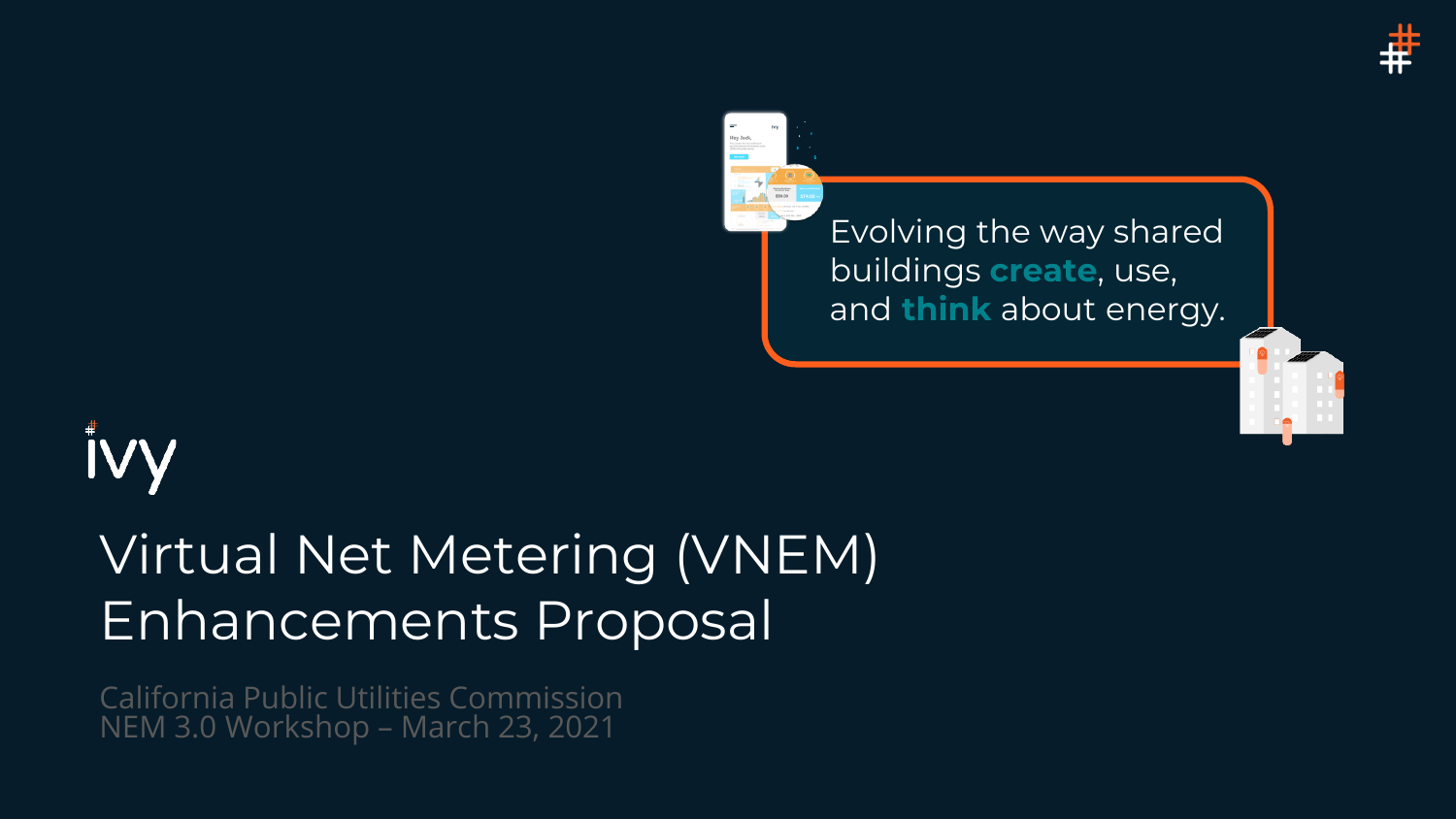### Virtual Net Metering (VNEM) Proposal



#### **Highlights:**

- VNEM 2.0 should reach 10,000 MW before transitioning to VNEM 3.0
- The CPUC should maintain the existing VNEM tariff structure and export compensation for multifamily customers until reservation capacity in the program reaches the equivalent adoption threshold for building owners
- Make administrative process improvements and provide support to multifamily VNEM customers to increase non-homeowner adoption of DERs
- Enable low-income customers in multifamily buildings that are on CARE to retain their discount when the building owner installs a shared distributed energy resource like solar + storage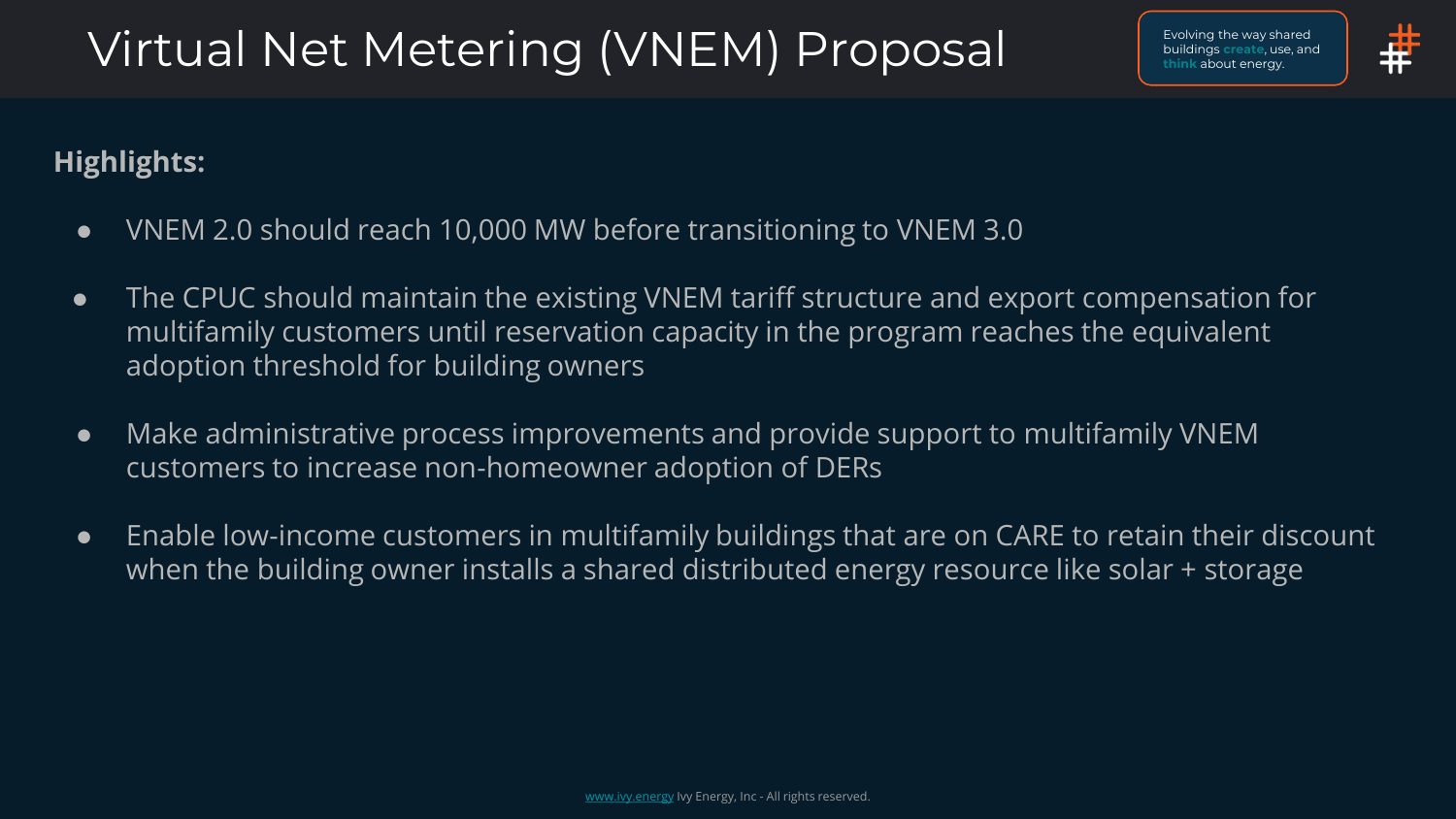### Virtual Net Metering (VNEM) Proposal



#### **Process improvements for VNEM:**

- Benefitting Account Lists should be updated quarterly without fees
- Property owners will send BAL updates to IOU each quarter in standard form
- Firm 30-day timeline for IOUs to make updates
- IOUs send notification to customer automatically once updates have been completed
- VNEM credits from previous tenant should default to new tenant upon move-in instead of going to a backup account
- This process should be incorporated into IOU tariff books along with a standard BAL update form to ease administration and management for all
- Supportive of the CPUC authorizing IOUs to hire more dedicated staff to manage VNEM and multifamily customer care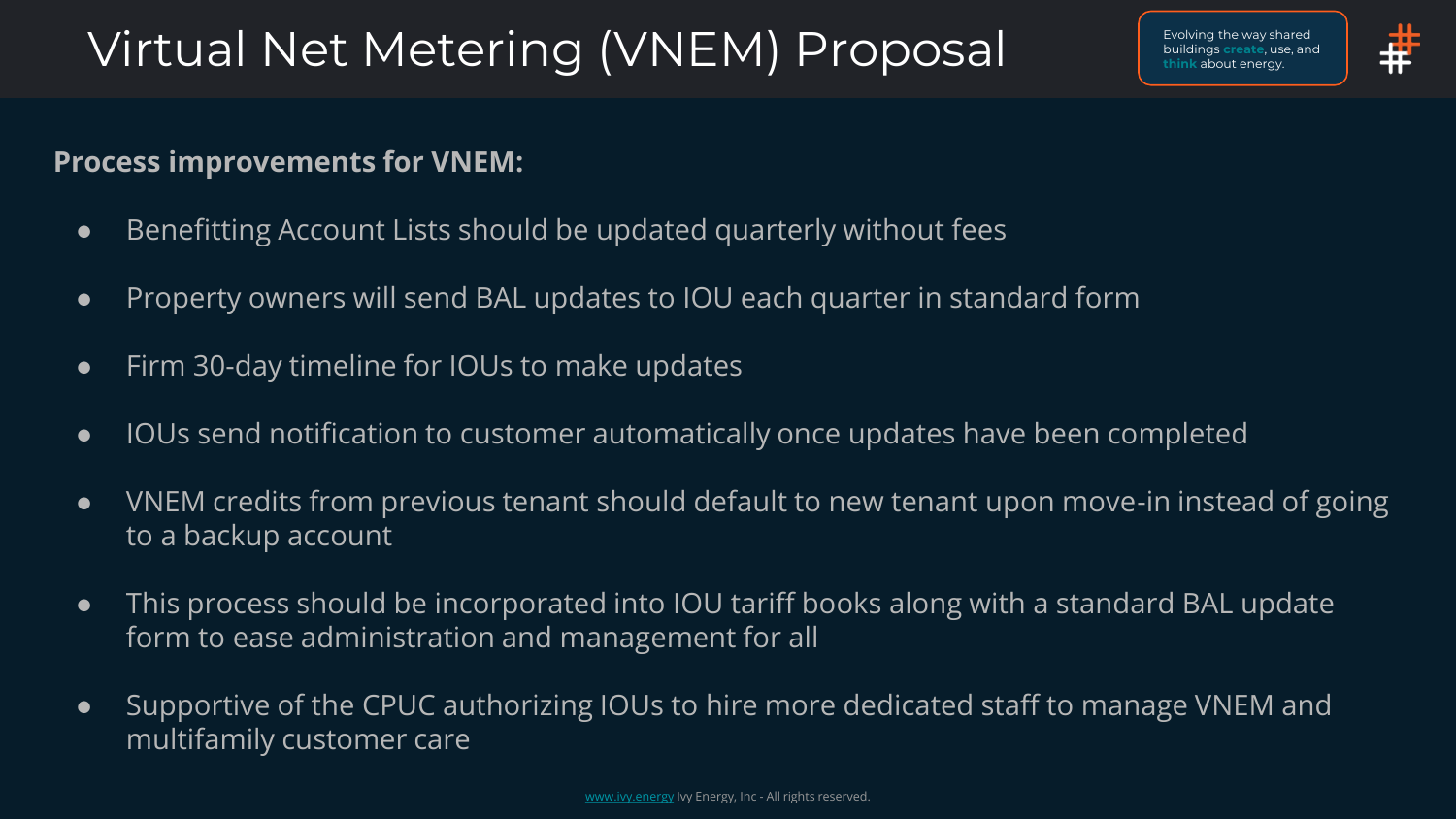### Virtual Net Metering (VNEM) Proposal



#### **Enable low-income customers to retain CARE when multifamily building installs DER**

- CARE should be allowed on an aggregated basis for VNEM
	- This is already done for mobile home parks and master metered arrangements
	- Submetering account reflects CARE savings and approvals are routed through landlord
- Multifamily property owners often take over management of tenant customer accounts when installing VNEM system
	- CARE customers either keep discount and opt out of VNEM or opt-in and building owner raises rent to cover costs
- The CPUC should allow CARE customers to retain their discount without penalizing the property owner/landlord who installs VNEM system
	- CARE proof of eligibility submitted with BAL update
- The CPUC could offer additional incentives or conduct a targeted ME&O campaign for existing multifamily property owners to promote equity and increase renter benefits